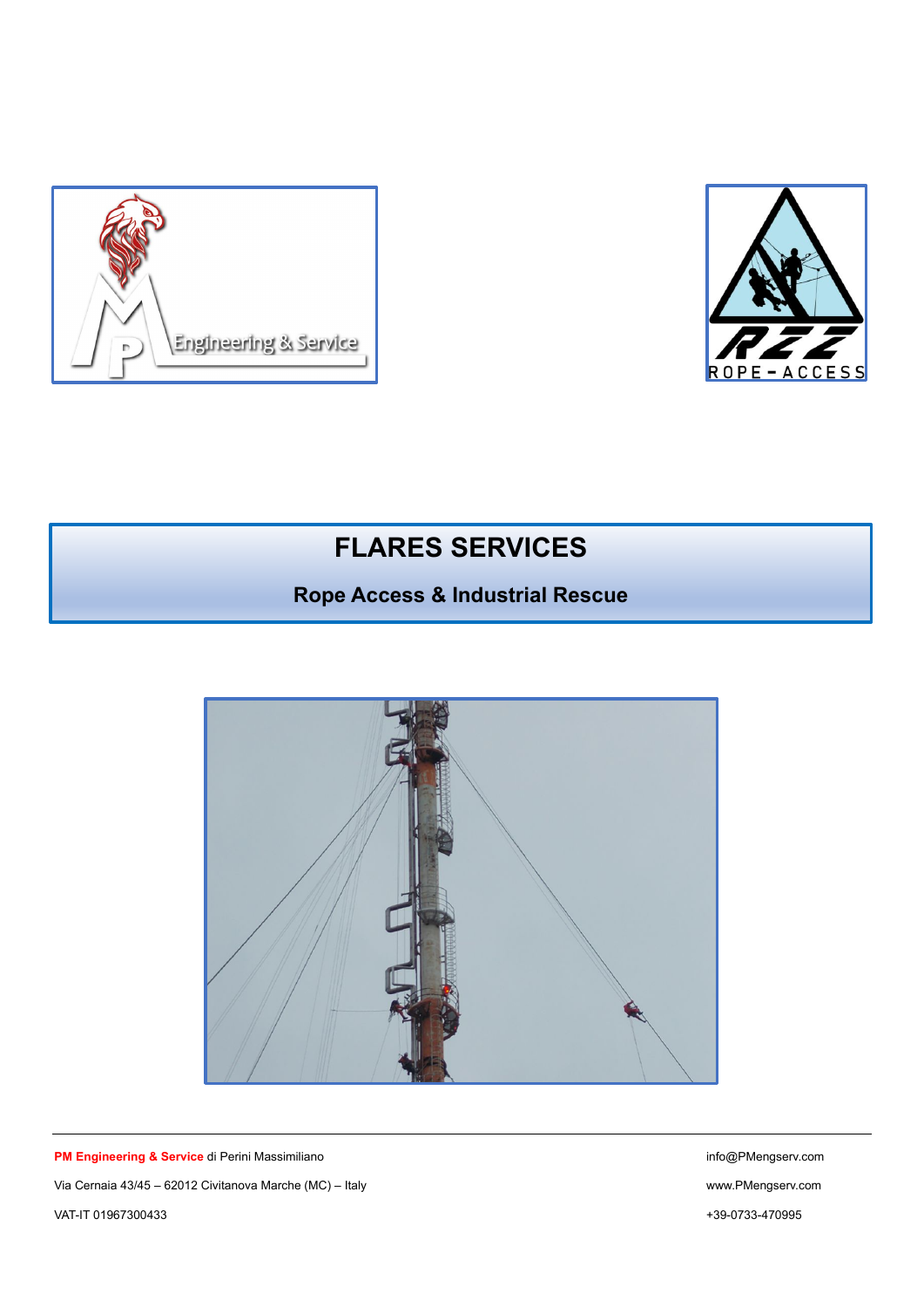### **Rope Access & Industrial Rescue**

#### **1- ROPE ACCESS SERVICES**

As a leading provider of industrial rope access services, we offer you an exemplary safety record. For your complete peace of mind, our technicians receive extensive training and independent assessment, undergoing re-training every three years with *IRATA (Industrial Rope Access Trade Association)* standard as per *L3 certification*. All of our rope access training and operational work is conducted in line with international guidelines.

PM Engineering can assist with projects anywhere in the world to ensure their compliance:

- Inspection and testing of structures
- Cable inspections and repairing
- Guy Wiring Flare Inspection and repairing
- I/O and Continuity Test for JB and interconnecting boxes
- Conventional and advanced NDT techniques
- Thermographic analysis
- AWL Aviation Lighting
- Maintenance
- Pilots inspection / replacing and test

#### **2- INDUSTRIAL RESCUE TEAMS**



**Management**: A fast management on site of Emergency with appropriate intervention techniques will reduce the consequences of an accident and the risks of damage from lack of skill from the rescuers.

PM Engineering offers support services to the site HSE structure that, through suitable organizational models, highly qualified tools and skills, ensures the correct management of emergencies scenarios in confined spaces or at height.

Our Rescue Teams are composed of highly qualified professionals able to properly handle the initial phases of the recovery operation by providing for the *proper immobilization and mobilization* of the injured within the yard or the industrial environment, guaranteeing a first medical intervention and stabilization, avoiding damage from lack of skills and coordinating with the Public Rescue Service for any subsequent hospitalization.





Supporting the HSE structure for prevention purposes is achieved by involving our technicians in the process of monitoring the work environment, preparation of work permits, verification of *individual protection devices and evacuation devices*, handling of preliminary toolboxes and editing of daily reports related to unsafe acts and conditions detected and corrective actions suggested. The presence of a Rescue Team during the works adds the value of a coaching on the job, crucial to ensure effective supervision, operational training of workers, and immediate resolution of specific issues related to execution of works at height (and in confined spaces if any).